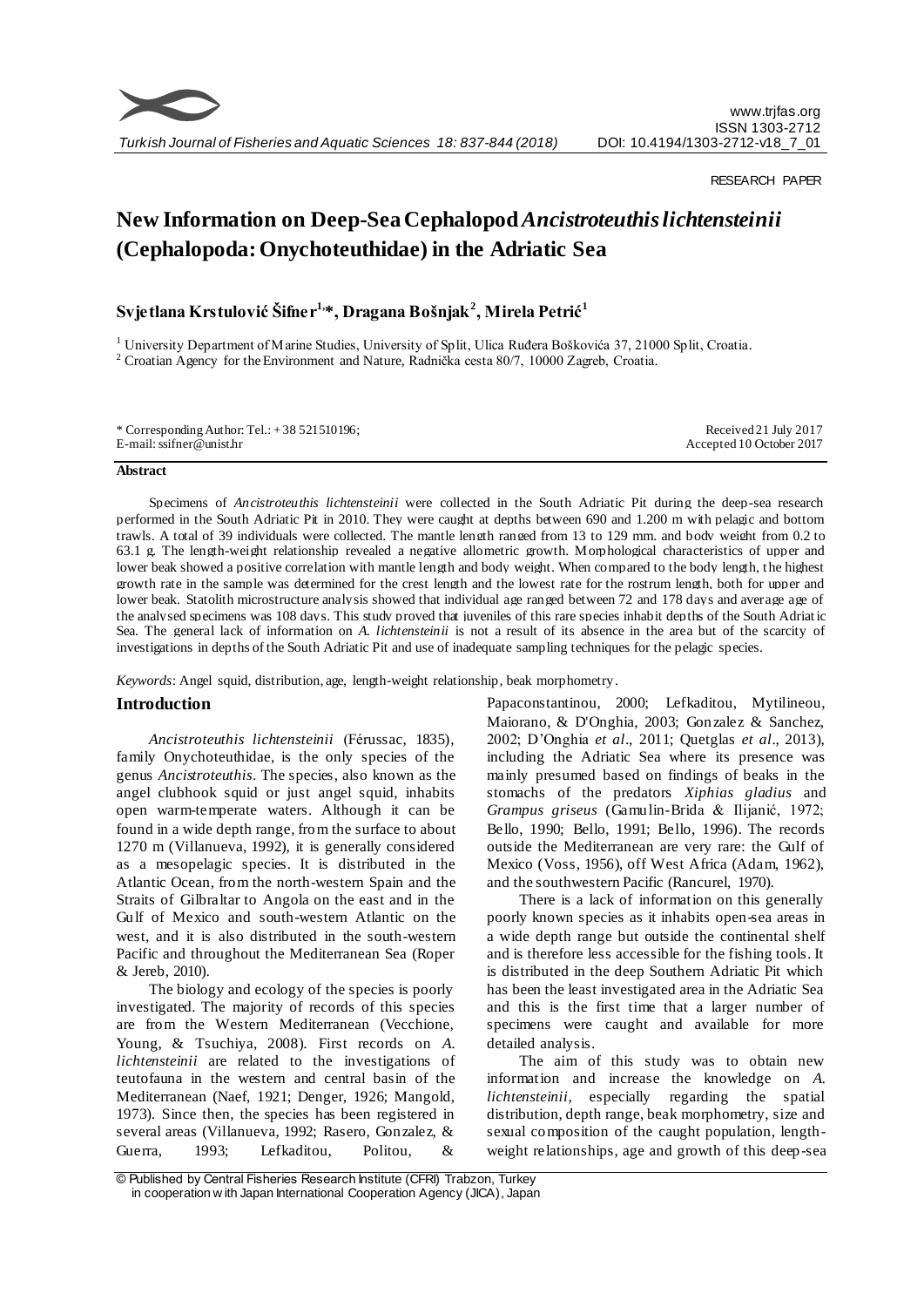species in the Adriatic Sea.

# **Materials and Methods**

A total of 39 individuals of *A. lichtensteinii* were caught during March, May and August 2010 in the frame of the expedition FAO AdriaMed Deep Sea Survey in the South Adriatic Pit (Table 1). All trawls were carried out on board of the research vessel "Andrea", using bottom trawl net (May and August) and pelagic trawl net (March, May and August).

An experimental bottom trawl net, GOC 73, with large vertical opening  $(2-3$  m) and 20 mm stretched mesh size at the cod-end (Bertrand, Gil de Sola, Papaconstantinou, Relini, & Souplet, 2002) was used for sampling of demersal cephalopods with the speed of trawling being 2.5 knots, duration 2.5 hours and the length of released rope between 2800 and 3000 m.

For sampling in the water column, the commercial pelagic trawl net with 16 mm stretched mesh size at the cod-end was used. The time of trawling with this fishing gear was between 30 and 170 min depending on depth, with the speed of trawling being 4 knots.

Stations were positioned in the South Adriatic Pit (41°09.53' to 43°25.29' N and 14°17.66' to 18°14.35' E), and randomly distributed taking into account the sea bottom topography and avoiding areas known to be repositories of explosive and toxic materials.

*Ancistroteuthis lichtensteinii* specimens were determined using characteristic diagnostic features as described in identification keys of Mangold & Boletzky (1987) and Nesis (1987).

The dorsal mantle length (ML) in millimetres, body weight (BW) to the nearest 0.01 g, sex and sexual maturity of all individuals were noted. Stages of sexual maturity were assessed based on macroscopic observation of gonads, reproductive outputs and other parts of the reproductive system (MEDITS, 2007).

Lower and upper beaks of the analysed individuals were preserved in small plastic tubes with water after laboratory examinations of each specimen. The beaks of two s mallest individuals were isolated and preserved together with the buccal mass and this organic tissue was removed using sodiumhypochlorite solution prior to the analysis of the beaks. A total of 7 beak morphometric characters of the lower and upper beak were measured by digital caliper with the precision of 0.01 mm following Clarke (1962, 1986): hood length (HL), crest length (CL), rostral length (RL), wing length (WL), jaw angle width (JW), width of the lateral wall (Lwa) for the upper jaw and length of the baseline (BL) for the lower jaw. To estimate the morphometric relationships between body variables the allometric equation  $Y=aX^b$  was used with DML and BW as independent variable and different beak dimensions as dependent variable. Linear regression analysis of the log-transformed data was used to obtain relationships of different beak measurements to dorsal mantle length (ML) and body weight (BW). When ML was used as the independent variable, values of the calculated variable b (relative growth rate), indicated positive allometry  $(b>1)$ , negative allometry  $(b<1)$  or isometry (b=1) (Petrić, Ferri, Škeljo, & Krstulović Šifner, 2010; Ikica, Vuković, Đurović, Joksimović, & Krstulović Šifner, 2014).

The length-weight relationship was described using the equation  $BW=aML^b$ . Parameters a and b were calculated statistically by least squares regressions. A Student's t-test was used to evaluate relative growth isometry for the obtained relationship. The P value of less than 0.05 was considered as being

**Table 1.** Position of stations (beginning of trawling), depth and number of individuals (N), of the species *A. lichtensteinii* sampled in the South Adriatic Pit in 2010

| Position of stations          |                       | N              |             |        |  |
|-------------------------------|-----------------------|----------------|-------------|--------|--|
| Latitude                      | Longitude             |                | Depth $(m)$ | Month  |  |
| Pelagic trawl                 |                       |                |             |        |  |
| 41°50.220'N                   | 17°45.490'E           | 3              | 1189        | March  |  |
| 42°09.390'N                   | 17°13.750'E           |                | 1023        | March  |  |
| 41°59.080'N                   | 17°32.060'E           |                | 1180        | March  |  |
| 41°44.230'N                   | 17°53.660'E           | 5              | 1194        | March  |  |
| 42°04.720'N                   | 17°22.480'E           | 8              | 1100        | March  |  |
| $41°51.620'$ N                | 17°07.270'E           | 2              | 850         | May    |  |
| 41°42.970'N                   | 17°18.570'E           | $\overline{c}$ | 1060        | May    |  |
| 41°57.067'N                   | 16°55.092 E           |                | 690         | May    |  |
| $41°36.810'$ N                | 17°31.730'E           | 3              | 1133        | May    |  |
| $42^{\circ}00.431'$ N         | $17^{\circ}44.143$ 'E | $\overline{2}$ | 1200        | August |  |
| $42^{\circ}07.106'$ N         | 17°32.988'E           |                | 1180        | August |  |
| 41°54.973'N                   | $17^{\circ}46.500$ 'E |                | 1200        | August |  |
| Bottom trawl                  |                       |                |             |        |  |
| 41°55.395'N                   | 17°45.647'E           |                | 1194        | May    |  |
| $42^{\circ}13.960^{\prime}$ N | 17°12.490'E           |                | 975         | May    |  |
| 42°16.210'N                   | 17°28.450'E           | $\overline{2}$ | 1111        | May    |  |
| 42°14.920'N                   | 17°15.790'E           | $\overline{c}$ | 1013        | May    |  |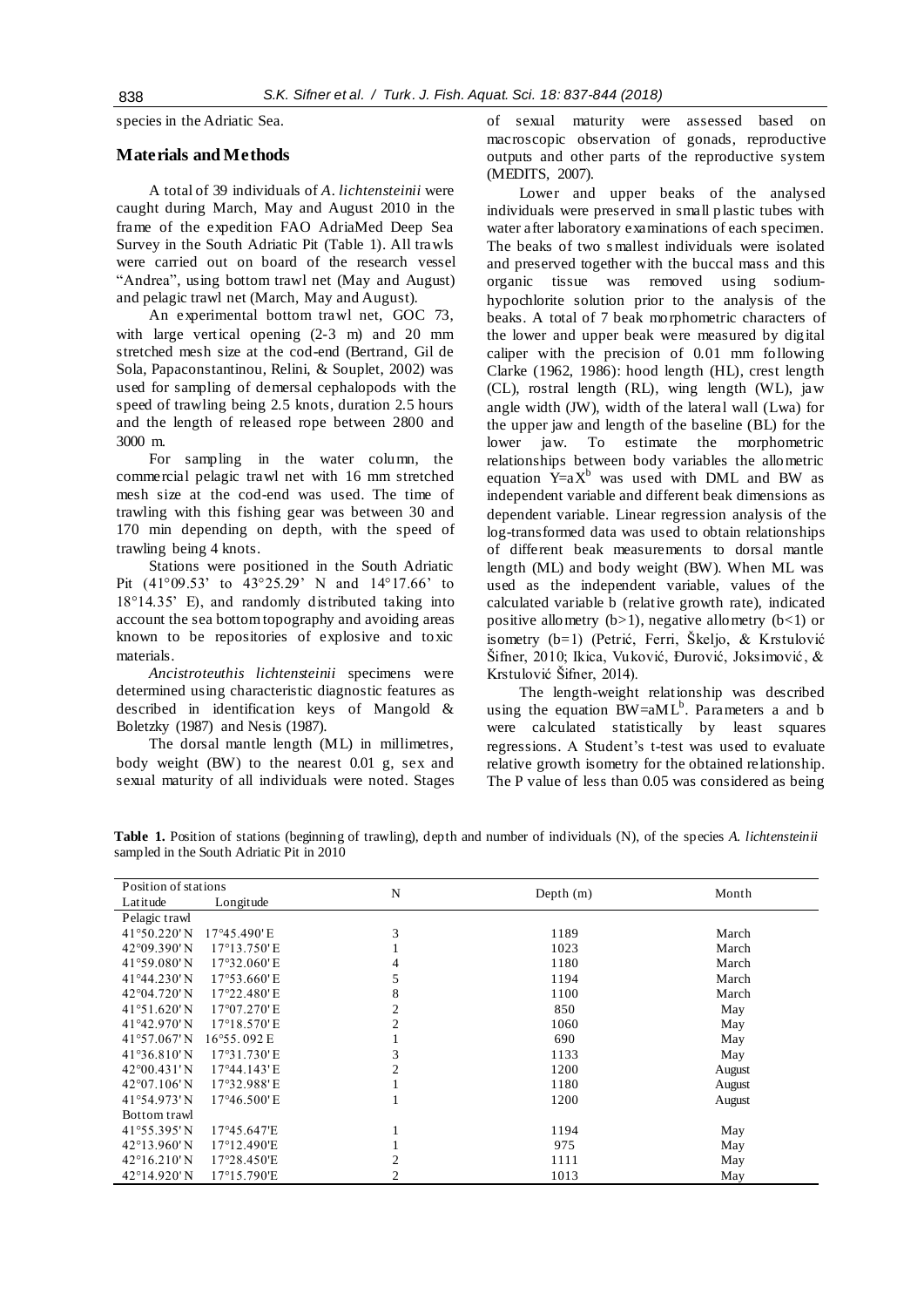statistically significant.

Age in days was assessed based on the statolith microstructure. Statoliths were mounted, ground and polished on both sides, first concave and then convex, to ensure the clear reading of increment rings. The Crystal Bond<sup>TM</sup> thermoplastic cement, melted on the hot plate and warmed at around 120 °C, was used to mount the statoliths. Once the cement hardened, lapping sheets of 30, 12, 5 and 0.05 μm were used for grinding and polishing of the statolith surface. Statoliths were prepared using the transmitting light microscope Olympus SZX10 and Olympus BX51 and growth rings, from the natal ring to the outer edge of the statolith, were counted using photographs under 200X and 400X magnification made by microscope camera Olympus DP25 and the computer program Cell^A. The number of increments (NI) was calculated for the whole sample with four independent countings for each statolith. Countings with variation of more than 10% were not taken into consideration. Assuming daily deposition of increments, number of rings (NI) corresponds with age of the individual expressed in number of days, and the hatch date (HD) can be estimated from number of increments and the date of capture (Arkhipkin & Nigmatullin, 1997).

#### **Results**

#### **Geographical and Depth Distribution**

Thirty-three (85%) specimens of *A. lichtensteinii* were caught in the water column by pelagic trawl, and 6 (15%) with bottom trawl net. Only 4 individuals were found at depth stratum 500-1000 m (i.e. between 690 and 975 m) and much higher abundances of this species were at depths over 1000 m, with 35 specimens caught at deepest parts of the South Adriatic Pit (i.e. between 1013 and 1200 m) (Figure. 1, Table 1).

#### **Population Structure**

Out of 39 analysed individuals in the sample, 24 were of undetermined sex, 10 were females and 5 were males. The mantle length of all individuals ranged between 13 and 129 mm and body weight between 0.2 and 63.1 g (Table 2). Due to the low number of specimens, differences in mean mantle length and body weight of males and females were not tested for significance. The s mallest individual (13 mm ML) of *A. lichtensteini* was found in March and the largest in August 2010 (129 mm). Specimens of smaller sizes (10-80 mm ML) dominated, accounting for 90% of the whole sample (Figure. 2). All analysed individuals were sexually immature, including the largest male that measured 129 mm of the mantle length.

The most of individuals (76.9%) were caught at depths between 1100 and 1200 m and they had a very wide mantle length range (15-129 mm). Comparison of the size of animals (ML) and depth distribution revealed a weak positive correlation (r=0.1196).

# **Length-Weight Relationships**

The following length-weight relationship was obtained for the whole sample (Figure. 3):

BW=0.0005 x ML2.3672, r=0.988

The species *A. lichtensteinii* showed a negative allometric growth, with estimated coefficient b, 2.3672, being significantly different from 3 ( $P<0.05$ ).

# **Age and Growth**

A total of 49 statoliths, extracted from 29 specimens with mantle length (ML) between 13 and 106 mm and body weight (BW) from 0.2 to 31.7 g were analysed. Estimated individual growth was between 72 and 178 days and the average age of examined specimens was 108.76 days (Table 3). The youngest ( $ML = 17$  mm, 80 days) and the oldest ( $ML$  $= 106$  mm, 178 days) individuals were both caught in spring 2010.

Relationships between the mantle length (ML) and body weight (BW) and number of statolith increments (NI) are best described with the following equations:

$$
ML = 0.8150 \text{ x NI} - 49.639, \text{ r} = 0.898
$$

 $BW = 0.0154 \times e^{-0.0443 \times NI}, r = 0.837$ 

# **Beak Morphometry**

Upper and lower rostral length ranged from 0.56 to 3.43 mm (mean±SD; 1.49±0.80) and from 0.49 to 4.43 mm (1.35±0.85), respectively. Upper hood length was from 1.5 to 11.26 mm  $(4.35\pm2.36)$  while lower hood length was between 0.41 and 3.03 mm  $(1.37\pm0.66)$ . Upper and lower crest length was between 2.4 and 15.11 mm (6.22±3.15) and from 1.04 to 5.84 mm  $(2.50\pm1.17)$ , respectively. Upper jaw angle width was between 0.4 and 2.31 mm  $(1.04\pm0.50)$  and lower jaw length in the range between 0.45 and 2.86 mm  $(1.05 \pm 0.57)$ . Upper and lower wing length ranged between 0.73 and 3.98  $(1.64\pm0.81)$  and from 0.96 to 5.71 mm  $(2.27\pm1.20)$ , respectively. Width of the lateral wall (ULWa) had range between 0.81 and 4.73 mm (2.09±0.96) and length of the baseline (LBL) was from 1.22 to 6.93 mm  $(2.99\pm1.42)$  (Table 4.). Due to the small number of individuals of determined sex, the regression analyses between upper and lower beak variables of *A. lichtensteinii* were done for the whole sample without comparison between males and females. A positive allometric growth of measured beak morphometric features in relation to the mantle length (ML) was found, except for the relationship between lower rostral length and mantle length (LRL/ML)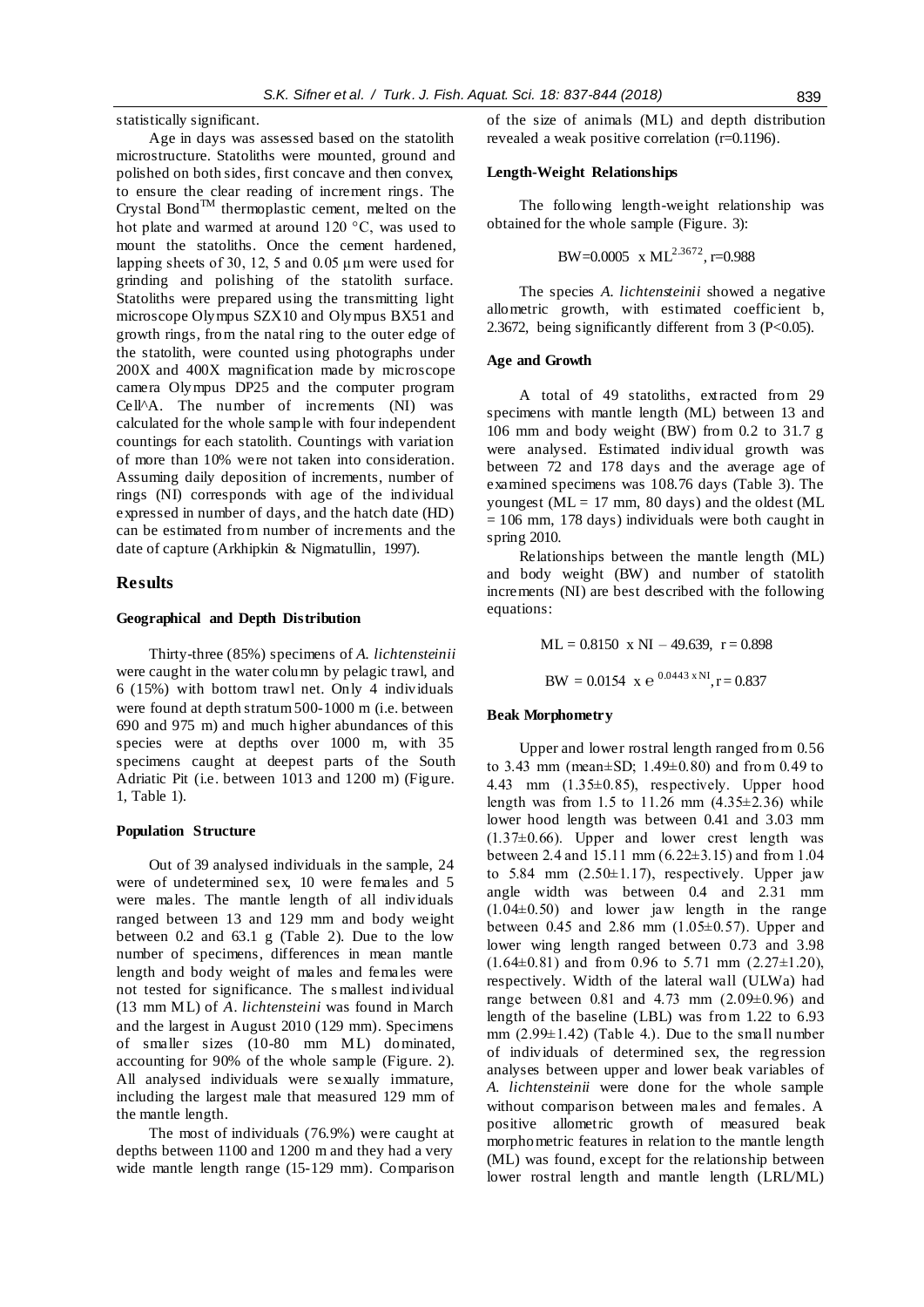

Figure 1. Abundance indices (N/km<sup>2</sup>) for *A. lichtensteinii* sampled in the South Adriatic Sea during FAO AdriaMed 2010.

**Table 2.** Number (N), mantle length (ML) and weight (W) of females  $(\varphi)$ , males  $(\varphi)$ , undetermined individuals (und) and total sample (TOT) with mean value ( $\bar{x}$ ), standard deviation (SD) and standard error (SE) of *A. lichtensteinii* in the South Adriatic Pit in 2010

|             | $ML$ (mm)  | $\overline{x}$ ± SD | SЕ    | W(g)         | $\overline{x} \pm SD$ | SЕ    |
|-------------|------------|---------------------|-------|--------------|-----------------------|-------|
|             | $48 - 129$ | $79.20 \pm 33.88$   | 15.15 | $4.1 - 63.1$ | $21.32 \pm 24.88$     | 11.13 |
| $\Omega$ 10 | $28 - 106$ | $62.70 \pm 26.00$   | 8.22  | $1.7 - 31.7$ | $9.85 \pm 8.83$       | 2.79  |
| und $24$    | $13 - 69$  | $29.10 \pm 15.51$   | 3.47  | $0.2 - 10.3$ | $1.87 \pm 2.73$       | 0.61  |
| <b>TOT</b>  | $13 - 129$ | $45.86 \pm 29.33$   | 4.70  | $0.2 - 63.1$ | $6.93 \pm 12.07$      | 1.93  |



**Figure 2.** Length frequency distribution of *A. lichtensteinii* in the South Adriatic Pit during FAO AdriaMed Deep Sea Survey 2010.



**Figure 3.** Length-weight relationships obtained for the whole sample of *A. lichtensteinii* in the South Adriatic Pit (W-body weight, ML-mantle length).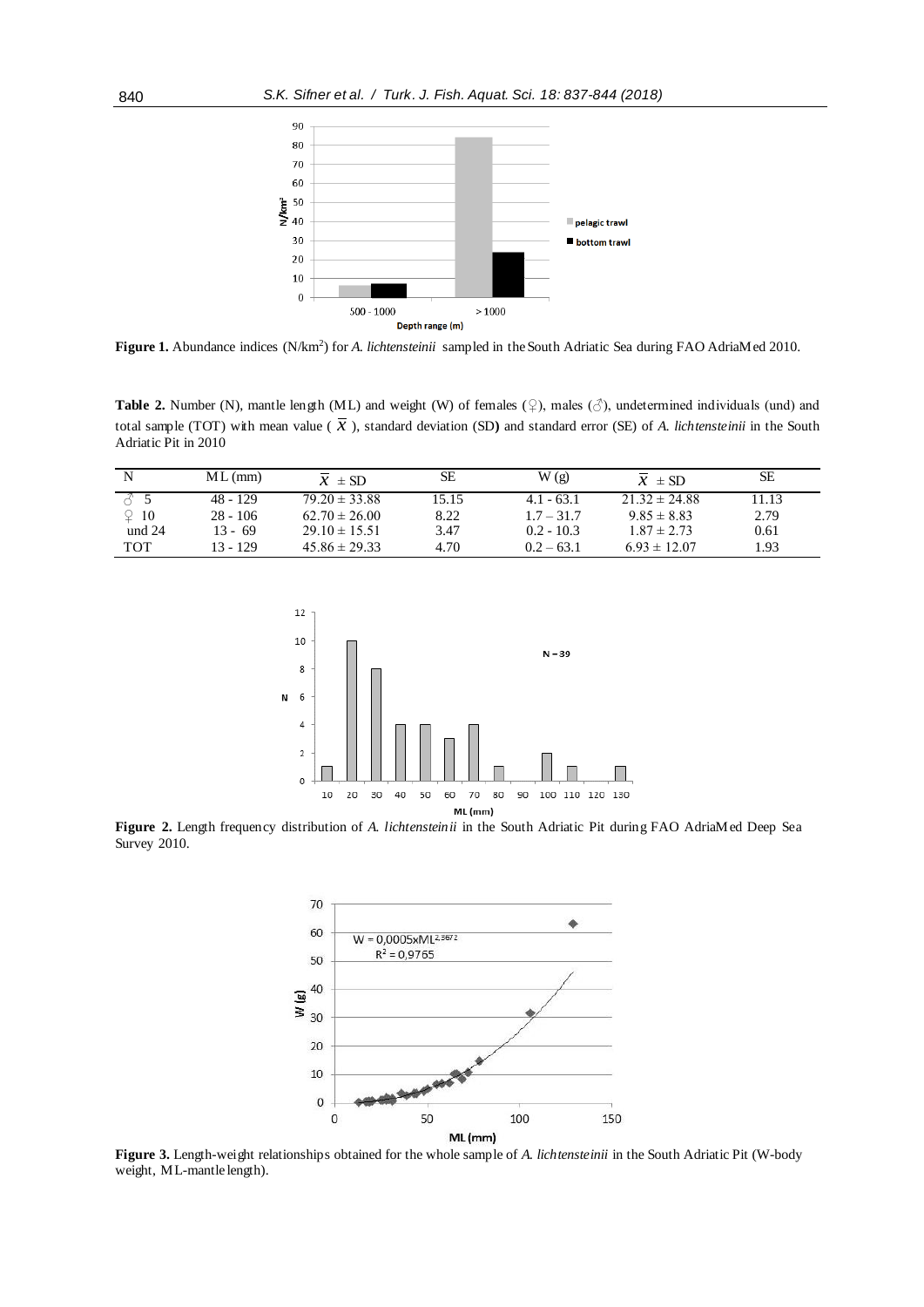**Table 3.** Range of individual age in days estimated by counting increment rings of statoliths (NI), mantle length (ML) and body weight (BW) with mean values ( $\bar{x}$ ) and standard deviations (SD) for the total sample (TOT) of *A. lichtensteinii* in the South Adriatic Pit

|            | $NI$ (days) |     |                                                      | $ML$ (mm) |     |                                 | BW(g) |      |                       |
|------------|-------------|-----|------------------------------------------------------|-----------|-----|---------------------------------|-------|------|-----------------------|
|            | mın         | max | $\overline{\phantom{0}}$<br>$\pm$ SD<br>$\mathbf{A}$ | min       | max | $\overline{A}$<br>$\pm$ SD<br>⋏ | min   | max  | $\pm$ SD<br>$\bullet$ |
| <b>TOT</b> | 70<br>∼     | 178 | $108.76 \pm 23.65$                                   | 13        | 106 | $38.21 \pm 22.08$               | 0.2   | 31.7 | $4.09 \pm 6.27$       |

**Table 4.** Range (mm), mean value ( $\bar{x}$ ), standard deviation (SD) and standard error (SE) of the upper (U) and lower beak (L) morphometric characters (mm) of *A. lichtensteinii* from the South Adriatic Pit

| Beak character |                           | Min  | Max   | $\overline{x}$ | <b>SD</b> | <b>SE</b> |
|----------------|---------------------------|------|-------|----------------|-----------|-----------|
| <b>UHL</b>     | Upper hood length         | 1.5  | 11.26 | 4.35           | 2.36      | 0.43      |
| UCL            | Upper crest length        | 2.4  | 15.11 | 6.22           | 3.15      | 0.58      |
| <b>URL</b>     | Upper rostral length      | 0.56 | 3.43  | 1.49           | 0.80      | 0.15      |
| UWL.           | Upper wing length         | 0.73 | 3.98  | 1.64           | 0.81      | 0.15      |
| <b>UJW</b>     | Upper jaw angle width     | 0.4  | 2.31  | 1.04           | 0.50      | 0.09      |
| <b>ULWa</b>    | Width of the lateral wall | 0.81 | 4.73  | 2.09           | 0.96      | 0.18      |
| <b>LHL</b>     | Lower hood length         | 0.41 | 3.03  | 1.37           | 0.66      | 0.12      |
| <b>LCL</b>     | Lover crest length        | 1.04 | 5.84  | 2.50           | 1.17      | 0.21      |
| <b>LRL</b>     | Lover rostral length      | 0.49 | 4.43  | 1.35           | 0.85      | 0.15      |
| LWL            | Lower wing length         | 0.96 | 5.71  | 2.27           | 1.20      | 0.22      |
| LJW            | Lower jaw angle width     | 0.45 | 2.86  | 1.05           | 0.57      | 0.10      |
| LBL            | Length of the base line   | 1.22 | 6.93  | 2.99           | 1.42      | 0.26      |

where an isometric growth was observed. The regressions between all upper and lower beak measurements and body weight (BW) showed allometric relationships (Table 5). The highest growth rate in the whole sample was found for the upper and lower crest length (CL) while the rostral length of both beaks (RL) showed the slowest growth when compared to the body size. The values of the correlation coefficient were very high for all calculated relationships; between 0.914 and 0.985, and from 0.927 to 0.960 for upper and lower beak, respectively.

The relationships between lower beak rostral length and body weight, and between lower rostral length and mantle length are presented by the equations:

> $logBW = 0.196 + 2.424 logLRL$  (r = 0.955)  $logML = 1.49 + 1.023 logLRL$  (r = 0.956)

# **Discussion**

*Ancistroteuthis lichtensteinii* was caught at stations with depths between 690 to 1200 m which indicates that this species, at least in earlier life stages, inhabits deep waters of the south Adriatic Sea. Although in case of the deep-sea trawling it is difficult to assess the exact depth at which specimens were caught, the fact is that in the Adriatic Sea this species was never found neither in coastal areas nor at depths bellow 500 m (Krstulović Šifner *et al*., 2005; Krstulović Šifner *et al*., 2011). Previously only one specimen of the species was registered in the Adriatic Sea, without precise locality being indicated (Gamulin-Brida & Ilijanić, 1965; Gamulin-Brida & Ilijanić, 1972), while its beaks were found in the stomach contents of the large predators in the South Adriatic Sea (Bello, 1990, 1996). The species was completely absent from the samples of the Adriatic deep-sea survey in 2008 (pers. obs.) so it seems that its abundance in deep South Adriatic areas is highly variable and probably dependent on season, currents and availability of food.

The length-weight relationship obtained for *A. lichtensteinii* from the South Adriatic Pit indicated a negative allometric growth of the species (b=2.37). Merella, Quetglas, Alemany, and Carbonell (1997) also found a negative allometry  $(b=2.60)$  when analysing nine specimens of *A. lichtensteinii* from the Balearic Islands. As these specimens had mantle lengths between 50 and 125 cm, this relationship is related only to the growth of juvenile and sexually immature specimens as was the case in this study. The length-weight relationships calculated for some other members of the family Onychoteuthidae showed similar pattern, e.g. Jackson, George, and Buxton (1998) for *Onykia ingens* stated negative allometric growth, with higher average weight of females in mature specimens and similarly, Bigelow (1994) found that in species *Onychoteuthis borelijaponica* growth was negative allometric, with higher weight growth in females (b=2.915) when compared to males  $(b=2.596)$ .

The life span of *A. lichtensteinii* was not possible to assess due to the lack of the mature specimens in the sample, but it was found that the oldest individual was approximately 6 months old (178 days) and its mantle length was only 106 mm.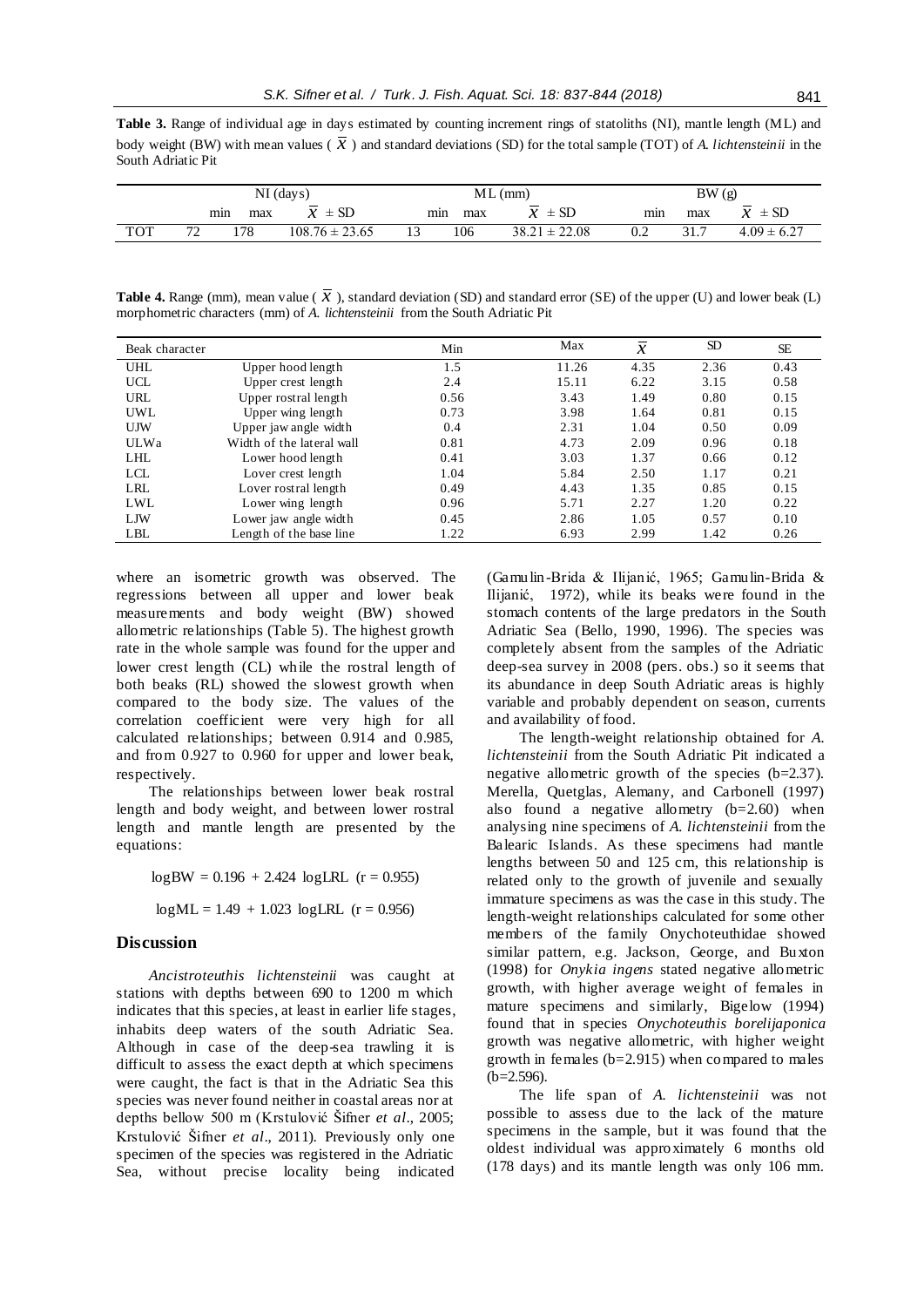|                                    |    |       | S      |
|------------------------------------|----|-------|--------|
| Equation                           | N  | r     |        |
| Upper beak                         |    |       |        |
| $log ML = 0.92 + 1.124 log HL$     | 30 | 0.978 | $***$  |
| $log ML = 1.45 + 1.074 log RL$     | 30 | 0.965 | $\ast$ |
| $log ML = 0.68 + 1.201 log CL$     | 30 | 0.979 | **     |
| $log ML = 1.37 + 1.199 log WL$     | 30 | 0.948 | $***$  |
| $log ML = 1.25 + 1.168 log LW$     | 30 | 0.914 | $***$  |
| $log ML = 1.61 + 1.195 log JW$     | 30 | 0.979 | $***$  |
| $log BW = -1.173 + 2.702 log HL$   | 30 | 0.985 | $***$  |
| $log BW = 0.101 + 2.585 log RL$    | 30 | 0.973 | $***$  |
| $log BW = -1.749 + 2.884 log CL$   | 30 | 0.985 | $***$  |
| $log BW = -0.086 + 2.888 log WL$   | 30 | 0.957 | $***$  |
| $log BW = -0.387 + 2.840 log LW$   | 30 | 0.931 | $**$   |
| $log BW = 0.493 + 2.867 log JW$    | 30 | 0.984 | $***$  |
| Lower beak                         |    |       |        |
| $log ML = 1.45 + 1.147 log HL$     | 31 | 0.930 | $***$  |
| $log ML = 1.49 + 1.023 log RL$     | 31 | 0.956 | ns.    |
| $log ML = 1.08 + 1.302 log CL$     | 31 | 0.949 | $***$  |
| $log ML = 1.19 + 1.157 log WL$     | 31 | 0.948 | $***$  |
| $log ML = 1.02 + 1.250 log BL$     | 30 | 0.953 | $***$  |
| $log ML = 1.59 + 1.157 log JW$     | 31 | 0.960 | $***$  |
| $log BW = 0.101 + 2.711 log HL$    | 31 | 0.927 | $***$  |
| $log BW = 0.196 + 2.424 log RL$    | 31 | 0.955 | $***$  |
| $\log BW = -0.768 + 3.115 \log CL$ | 31 | 0.958 | $***$  |
| $log BW = -0.490 + 2.756 log WL$   | 31 | 0.953 | **     |
| $log BW = -0.916 + 2.960 log BL$   | 30 | 0.953 | *      |
| $log BW = 0.430 + 2.736 log JW$    | 31 | 0.957 | $***$  |

**Table 5.** Relationships between lower and upper beak morphometric features and mantle length (ML) and body weight (BW) for the whole sample of the species *A. lichtensteinii*. (N – number of specimens; r – correlation coefficient; S – significance level of b compared to isometry (\*  $P<0.05$ , \*\*  $P<0.01$ , ns – not significant)

When taking into consideration that this species reaches maximum mantle length of 300 mm, that males mature at about 200 mm ML (Kubodera, Piatkowski, Okutani, & Clarke, 1998), and also that with aging the growth rate of individuals slows down, it can be concluded that *A. lichtensteinii* is a slowgrowing species. Arkhipkin and Nigmatullin (1997), by analysing the microstructure of the statoliths, revealed that species *Onychoteuthis banksi*, of the family Onychoteuthidae, was one of the slowest growing species among cephalopods. As stated by Dubinina (1977) the species of the genus *Onykia*, from the same family, had even lower growth rate than *Onychoteuthis*. Jackson (1993), by analysing *Onykia ingens* statolith microstructure, observed two very distinctive zones, opaque and translucent, that author attributed to the transition from an epipelagic to a demersal habitat in this species, and evidence for the hypothesis was drawn from analogous features observed within teleost otolith microstructure and from available information on *Onykia*. This feature was not observed in the statoliths microstructure of *A. lichtensteinii* analysed in this study, which therefore indicates that this species spends its whole life in the pelagic environment, probably just changing its depth distribution in the water column.

It has been found that paralarvae and juveniles of the deep-sea squids migrate in the shallower parts of pelagic with more prey available for their feeding, while adults at the spawning season descend to deepsea areas (Jackson *et al*., 1998; Arkhipkin & Laptikhovsky, 2010). Based on the results of the

study it can be assumed that only paralarvae and juvenile stages of *A. lichtensteinii*, driven by currents and water masses from the Mediterranean, appear in areas of the South Adriatic Pit. This early stages are probably driven from the Levantine basin through Otranto Straits to the Adriatic Sea by currents carrying water masses of the surface and intermediate layer Levantine waters from the Mediterranean (Robinson, Leslie, Theocharis, & Las caratos, 2001; Zore-Armanda, 2000). Specimens found in the Aegean Sea were also immature with mantle lengths ranging between 55 and 106 mm and it was also the case in most of the species findings in the Mediterranean (Lefkaditou *et al*., 2000).

This study presents the first analysis of *A. lichtensteinii* beak morphometry in the Adriatic Sea. Analyses of beaks from the stomachs of predators are potentially a very useful tool for assessment of the biomass of deep-water squids. Clarke (1986) stated that it is only necessary to identify and measure either upper or lower beak, since they will both give the same information, and also proposed the relationship between lower rostral length and body weight as a good measure for assessment of the biomass of cephalopods based on beaks, and subsequently number of authors based their analysis on measures of the lower beak. In this study relationships between different upper and lower beak measures and body weight/mantle length were calculated. Using relationships of both beaks is in accordance with conclusions of recent studies which proved that a ratio between upper and lower beaks is not even in most of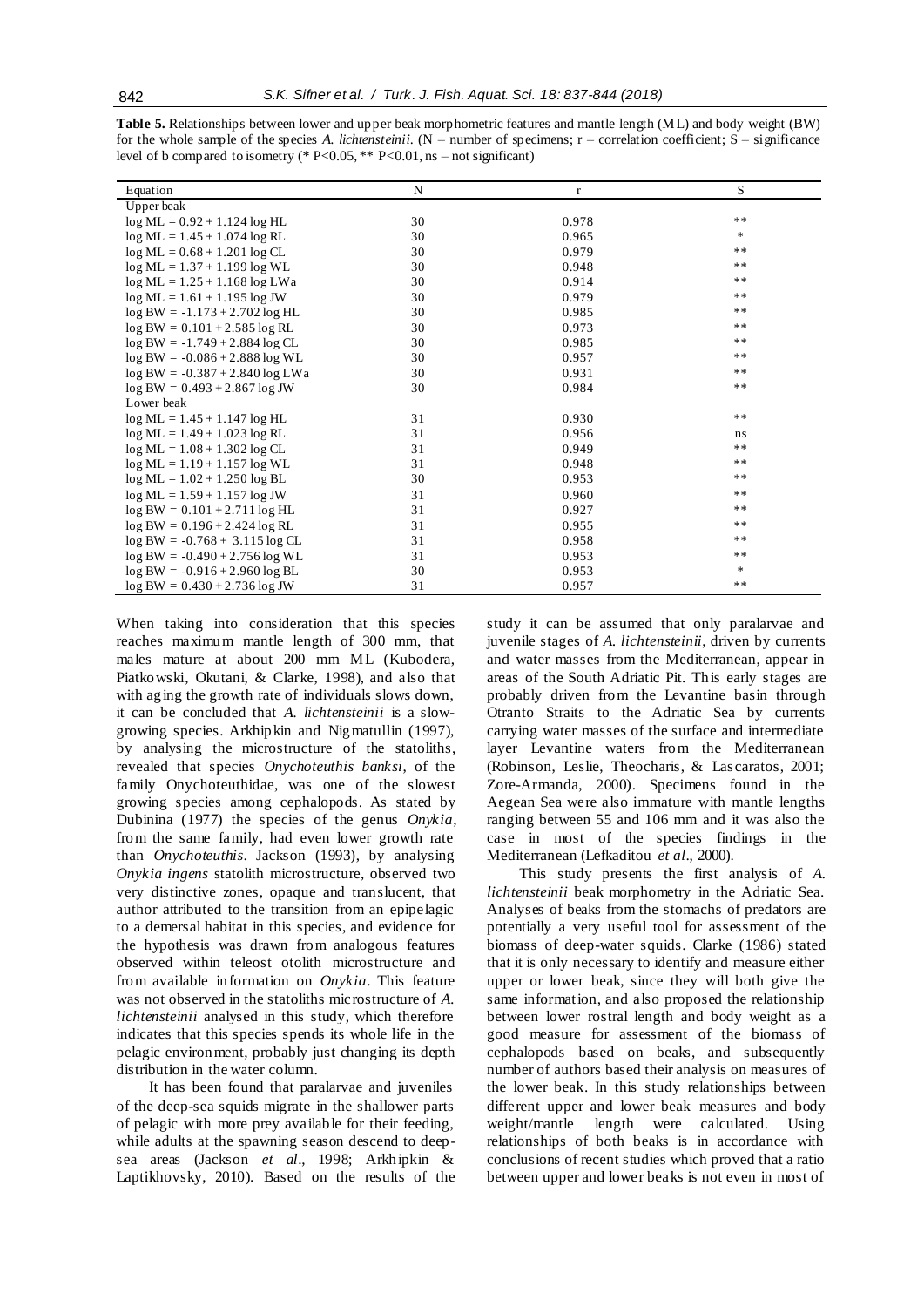the cases, so using both upper and lower beaks have to be considered to improve the assessment of the contribution of different cephalopods to predator diets and estimation of the cephalopod mass (Xavier, Phillips, & Cherel, 2011).

Relationships between the lower beak rostral length (LRL) and mantle length, and between LRL and body weight of *A*. *lichtensteinii* found in the stomach of Risso's dolphin, *Grampus griseus*, from the central Mediterranean (Würtz, Poggi, & Clarke, 1992), are similar to those obtained in this study. Clarke (1986) calculated regression of the wet weight in grams against LRL for the family Onychoteuthidae but *Ancistroteuthis* specimens were not available for the calculation so the relationship was not so similar to the one found in this study. This is not surprising as beaks of *A. lichtensteinii* are very different from other onychoteuthids in their general proportions (Clarke, 1986). Previous finding of the species collected in the south Adriatic Sea and neighbouring north Ionian Sea and Gulf of Taranto, were related to the findings of beaks in the stomachs of large predators, e.g. in stomachs of the swordfish, *Xiphias gladius*, a species feeding dominantly on pelagic cephalopods, where *A. lichtensteinii* was one of the most abundant cephalopod preys species (Bello, 1991). Kovačić, Đuras Gomerčić, Gomerčić, Lucić, and Gomerčić (2010) didn't find remains of the species in the stomach contents of the Cuvier's beaked whales in the Adriatic Sea, although *Ziphius cavirostris* is feeding almost exclusively on pelagic squids (Santos *et al*., 2001). *A. lichtensteinii* and some other deep-sea pelagic species could be much more abundant in the water column than previously assumed and therefore also potentially interesting for fisheries (Bello, 1991; Quetglas *et al*., 2013). Future studies should be focused on assessment of the abundance and also on clarification of behavioural and distributional patterns of *A. lichtensteini* in the South Adriatic Sea which, based on the present knowledge, represents one of the most important macropelagic species in the food web energy transfer of the mesopelagic and bathypelagic habitat, both as a prey and as a predator.

# **Acknowledgements**

We would like to express our gratitude to the organisers of the AdriaMed Deep Sea Survey in the South Adriatic Sea, especially to Prof Corrado Piccinetti and Prof Nedo Vrgoč, and to all participants of the Survey. Our special thanks go to Dr Igor Isajlovic for database related support in preparation of the paper. Finally, we thank the anonymous reviewers who helped us to improve the manuscript.

#### **References**

Adam, W. (1962). Céphalopodes de l'Archipel du Cap-Vert, de l'Angola et du Mozambique. *Memorias da Junta de Investigacoes do Ultramar*, *2*, 33:9-64.

- Arkhipkin, A.I., & Nigmatullin, C.M. (1997). Ecology of the oceanic squid *Onychoteuthis banksi* and the relationship between the genera *Onychoteuthis* and *Chaunoteuthis* (Cephalopoda: Onychoteuthidae). *Journal of the Marine Biological Association UK*, *77*, 839-869[. https://doi.org/10.1017/S0025315400036225](https://doi.org/10.1017/S0025315400036225)
- Arkhipkin, A., & Laptikhovsky, V. (2010). Convergence in life-history traits in migratory deep-water squid and fish. *ICES Journal of Marine Science*, *67*, 1444-1451. https://doi.org/10.1093/icesjms/fsq103
- Bello, G. (1990). The cephalopod fauna of the Adriatic. *Acta Adriatica*, *31,* 257-291.
- Bello, G. (1991). Role of cephalopods in the diet of the swordfish, *Xiphias gladius*, from the eastern Mediterranean Sea. *Bulletin of Marine Science*, *49*(1- 2), 312-324.
- Bello, G. (1996). Teuthophagous predators as collectors of oceanic cephalopods: The case of the Adriatic Sea. *Bollettino Malacologico*, *32*(1-4), 71-78.
- Bertrand, A.J., Gil de Sola, L., Papaconstantinou, C., Relini, G., & Souplet, A. (2002). The general specifications of the MEDITS Surveys. *Scientia Marina*, *66*(Suppl. 2): 9-17.
- Bigelow, K.A. (1994). A ge and growth of the oceanic squid *Onychoteuthis borealijaponica* in the North Pacific. *Fishery Bulletin*, *92*(1), 13-25.
- Clarke, M.R. (1962). The identification of cephalopod "beaks" and the relationship between beak size and total body weight. *Bulletin of the British Museum (Natural History).* Zoology, *8*(10), 419-480.
- Clarke, M.R. (1986). A handbook for the identification of cephalopod beaks. Clarendon Press, Oxford. 273 pp.
- Denger, E. (1926). Cephalopoda. Report on the Danish Oceanographic Expeditions 1908-10 to the Mediterranean and adjacent seas, 9: Vol. II. Biology, C.I.: 1-10.
- D´Onghia, G., Indennidate, A., Giove, A., Savini, A., Capezzuto, F., Sion, L., Vertino, A., & Maiorano, P. (2011). Distribution and behaviour of deep-sea benthopelagic fauna observed using towed cameras in the Santa Maria di Leuca cold-water coral province. *Marine Ecology Progress Series*, *443*, 95-110. https://doi.org/10.3354/meps09432
- Dubinina, T.S. (1977). Morphological peculiarities of larvae of squid family Onychoteuthidae in the World Ocean. In: B.G. Ivanov, S.A., Golovachev, N.F., Lavrovskaya, A.A., Neiman, K.N. Nesis (Eds.), *All-USSR Scientific Conference on the Use of Commercial Invertebrates for Food, Fodder and Technical Purposes*. *Abstracts of the Communications, Odessa, 22-25 November 1977.* Moscow: 34-35.
- Gamulin-Brida, H., & Ilijanić, V. (1965). Note sur quelques espèces de Céphalopods, rares en Adriatique, déposées dans le Musée de Zoologie de Zagreb. *Rapport Commission International Mer Méditerranée*, *18*(2), 207-210.
- Gamulin-Brida, H., & Ilijanić, V. (1972). Contribution à la connaissance des Céphalopodes de l'Adriatique. *Acta Adriatica*, *14*(6), 3-12.
- Gonzalez, M., & Sanchez, P. (2002). Cephalopod assemblages caught by trawling along the Iberian Peninsula Mediterranean coast. *Scientia Marina*, *66*(2), 198-202.
- Ikica, Z., Vuković, V., Đurović, M., Joksimović, A., & Krstulović Šifner, S. (2014). Analysis of beak morphometry of the horned octopus *Eledone cirrhosa*,